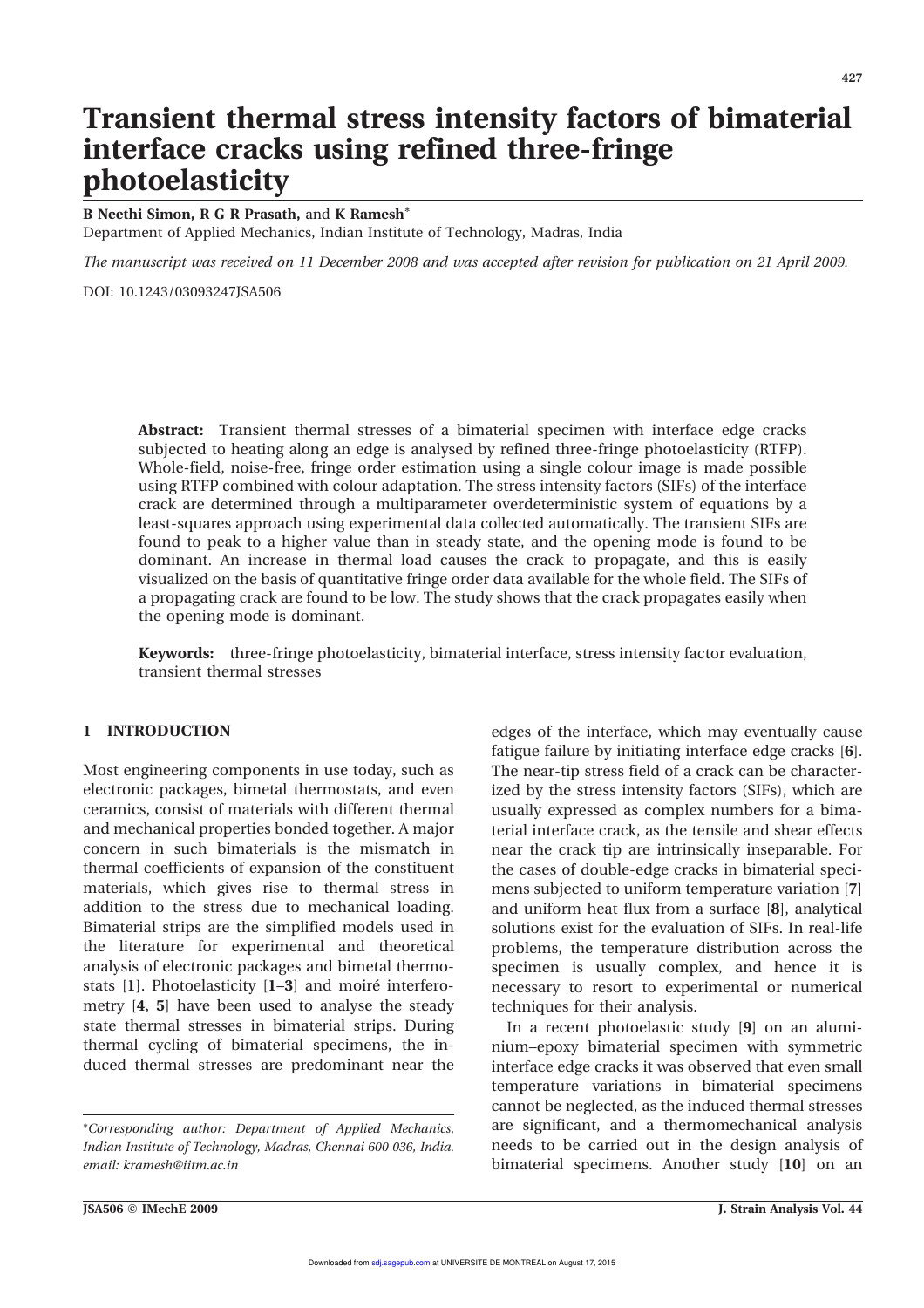aluminium–PSM-1 (polycarbonate, Measurements Group Inc., USA) specimen with symmetric interface edge cracks subjected to whole-field cooling by convection showed that, for design, a steady state analysis is sufficient as the steady state SIFs are maximum for this case. Kokini and Smith [11] have studied photoelastically an initially cool, edgeheated trimaterial system consisting of a PSM-1– brass interface pasted using an epoxy adhesive. They evaluated the SIFs by using a two-parameter solution and studied the effect of varying the thickness of the adhesive on the SIFs and the strain energy release rate.

Knowledge of the physical phenomenon behind edge heating of bimaterial system is of key importance because, in several engineering applications, components come into contact with one another at different temperatures and are heated or cooled by heat conduction from the surfaces. In this paper, transient thermal analysis of an edge-heated PSM-1– aluminium bimaterial specimen with symmetric interface edge cracks for two different edge heating temperatures is done experimentally using the latest developments of three-fringe photoelasticity (TFP) [12–14]. The least-squares approach [15–17] is used to evaluate the multiparameters of the stress field surrounding the interface crack.

#### 2 EXPERIMENTAL ANALYSIS

#### 2.1 Choice of bimaterial specimen

Miskioglu et al. [18] evaluated various photoelastic materials on their application to a transient thermal stress analysis and recommended PSM-1 as the best photothermoelastic material for transient thermal analysis because its material properties remain invariant between  $-10$  and  $+55$  °C. The expansion coefficient of PSM-1 is about six times greater than that of aluminium, while its thermal conductivity and Young's modulus are several orders of magnitude less than those of aluminium (Table 1).





#### 2.2 Preparation of the bimaterial specimen

PSM-1 and aluminium of the same thickness (5.5 mm) are initially cut from the sheets to the dimensions given in Fig. 1. The bonding surfaces are carefully roughened using the commercially available emery sheets for perfect bonding. They are subsequently cleaned using laboratory-grade isopropyl alcohol to remove any traces of dust or grease which would inhibit uniform bonding. The adhesive is prepared by mixing a suitable polyester resin, accelerator, and catalyst. PSM-1 being a polyesterbased plastic, the choice of polyester adhesive closely matches a bimaterial interface. Teflon tapes (of 0.075 mm thickness) are placed on the edges to form two symmetric edge cracks each of 18 mm length, with a thin coat of silicon grease applied on them for easy removal after curing. The adhesive is applied on the surfaces to be bonded, light pressure is applied, and the specimen is allowed to set for 12 h at room temperature (30 $^{\circ}$ C). After curing, the Teflon tape is removed, forming the two interface edge cracks as indicated in Fig. 1.

### 2.3 Recording of transient stress fields

Figure 2 is a schematic representation of the experimental set-up for the circular polariscope dark-field optical arrangement. A temperature-controlled heating plate is maintained at a temperature of  $50^{\circ}$ C.

| Specimen number | Property                        | Units             | Aluminium           | PSM-1 [18]         |  |
|-----------------|---------------------------------|-------------------|---------------------|--------------------|--|
|                 |                                 |                   |                     |                    |  |
|                 | Density, $\rho$                 | g/cm <sup>3</sup> | 2.823               | 1.17               |  |
| 2               | Expansion coefficient, $\alpha$ | $\tilde{C}^{-1}$  | $22.7\times10^{-6}$ | $146\times10^{-6}$ |  |
|                 | Thermal conductivity, k         | W/(mK)            | 142                 | 0.365              |  |
| 4               | Specific heat capacity, $C_P$   | $J/(g^{\circ}C)$  | 0.963               | 1.1052             |  |
| 5               | Young's modulus, $E$            | GPa               |                     | 2.39               |  |
| 6               | Poisson's ratio, $\nu$          | __                | 0.33                | 0.38               |  |
|                 | Material stress fringe value    | $N/(mm$ fringe)   |                     |                    |  |

Table 1 Material properties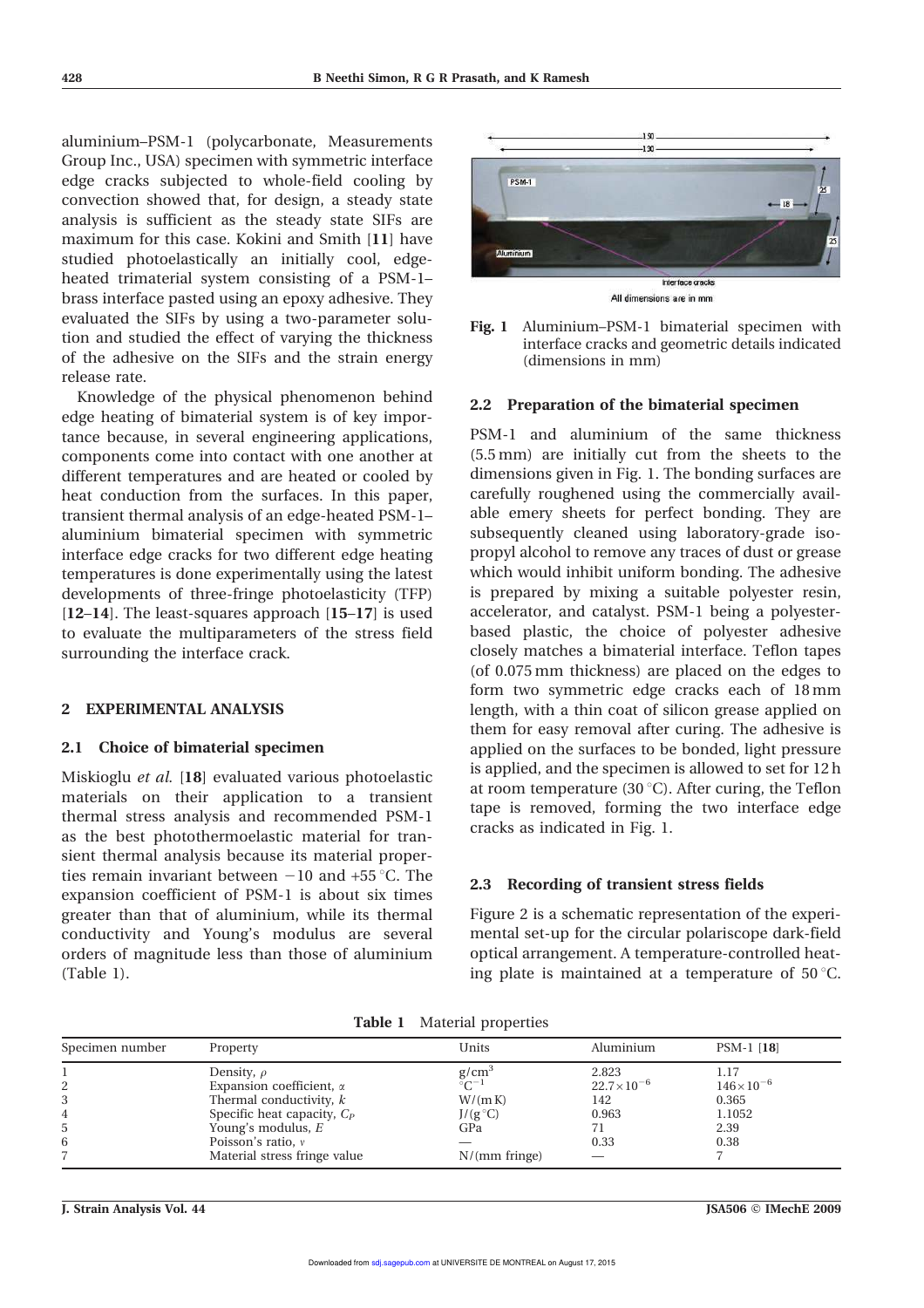

Fig. 2 Circular polariscope dark-field arrangement

The bottom face of the aluminium part of the bimaterial specimen is suddenly placed on the heating plate, and the specimen is heated by surface conduction. Meanwhile, the specimen loses heat by convective heat transfer from the exposed faces to the ambient. The transient phenomenon until thermal equilibrium is achieved is of interest. The dark-field isochromatics is automatically recorded at time intervals of 15s successively using a colour 3CCD camera (Sony XC-003) with a resolution of  $752\times576$  pixels, by a software module developed inhouse using VC++, until steady state is reached (about 12 min). The experimental dark-field isochromatics for a few time steps is shown in Fig. 3. From the experimental images it can be seen that the fringes are concentrated at the crack tip. In the central zone of the bimaterial specimen, the fringes are observed to be parallel to the interface. This is because the thermal load forces the specimen to undergo bending.

On careful observation of different time-step images it can also be seen that the fringe order at the crack tip rises quickly (Fig. 3(d)) and then drops slowly (Fig. 3(g)), especially near the crack tip. This can be explained as follows. As soon as the specimen is kept on the hot plate, the aluminium is heated from the bottom face by surface conduction, and very quickly the temperature becomes fairly uniform because of its high thermal conductivity. Although the thermal coefficient of aluminium is lower than that of PSM-1, aluminium heats to a higher temperature and expands more in relation to PSM-1, causing the crack to open. Because the thermal conductivity of PSM-1 is extremely low, it expands slowly, only after the heat flows through the aluminium. Because of the high expansion coefficient, even the small temperature rise occurring in the PSM-1 portion causes it to expand considerably, and the magnitudes of stresses present along the bond begin to decrease. About 12 min after the commencement of the experiment, the temperature field of the specimen and the thermal stresses within it approach a steady state.

# 2.4 Total fringe order evaluation using refined three-fringe photoelasticity combined with colour adaptation

Three-fringe photoelasticity (TFP) can give the total fringe order from a single colour isochromatic fringe field by suitably comparing the colour with a calibration specimen [12]. For any test data point, an error term  $e$  is defined as [19]

$$
e = \sqrt{(R_e - R_c)^2 + (G_e - G_c)^2 + (B_e - B_c)^2}
$$
 (1)

where subscript 'e' refers to the experimentally measured values for the data point, and subscript 'c' denotes the values in the calibration table. The calibration table is to be searched until the error e is a minimum. For the  $R_c$ ,  $G_c$ , and  $B_c$  values thus determined, the calibration table provides the total fringe order.

It has been found that using only the colour information for total fringe order identification can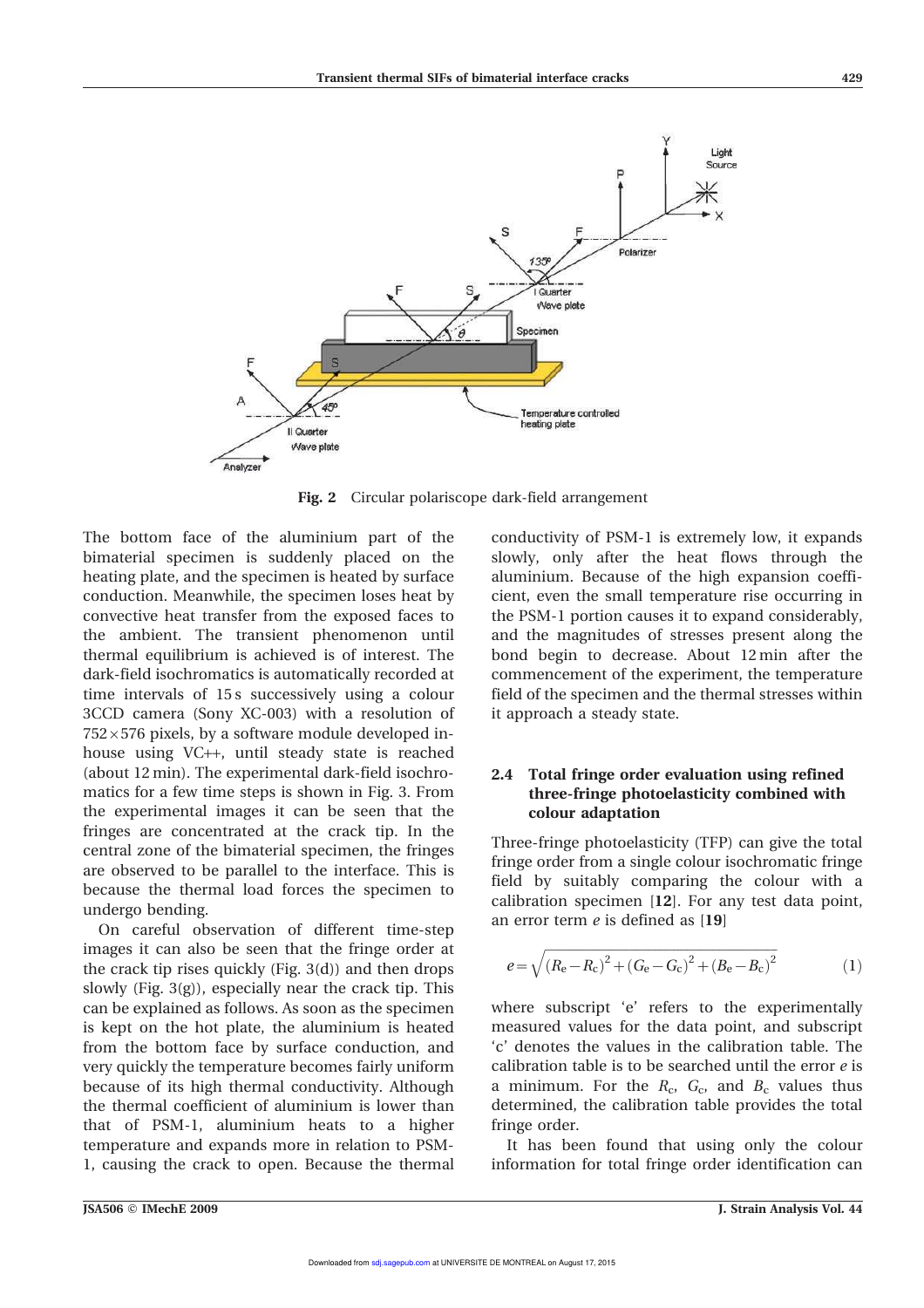

Fig. 3 (b) to (g) Transient dark-field isochromatics recorded in colour (but appearing in black and white in the print version) for an aluminium–PSM-1 bimaterial specimen kept on a hot plate at 50 °C for the rectangular tile shown in (a)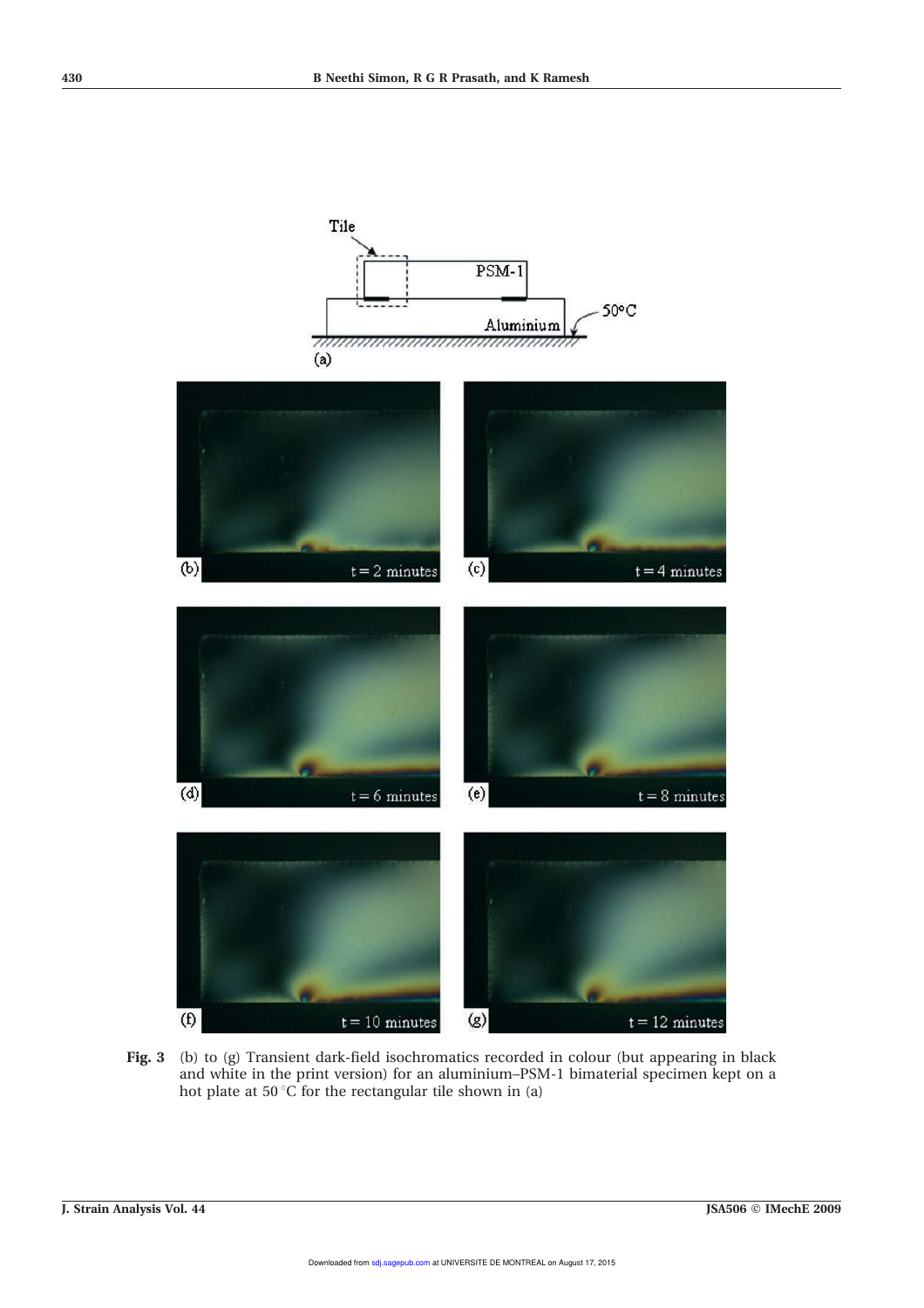

Fig. 4 (a) Dark-field image recorded in colour (but shown in black and white in the print version). Image representation of total fringe order: (b) TFP using equivalent table to accommodate tint variation; (c) refined TFP applied for (b); (d) composite-field image generated after data smoothing

lead to error, and in refined three-fringe photoelasticity (RTFP) [13, 20] the error equation has an additional term and is defined as

 $e=$ 

$$
\sqrt{(R_{\rm e}-R_{\rm c})^2 + (G_{\rm e}-G_{\rm c})^2 + (B_{\rm e}-B_{\rm c})^2 + (N_{\rm p}-N)^2 \times K^2}
$$
\n(2)

where  $N_p$  is the fringe order obtained for the neighbourhood pixel to the point under consideration, and  $N$  is the fringe order at the current checking point of the calibration table. The additional term assures fringe order continuity, and the multiplication factor  $K$  is used to have control on the performance of equation  $(2)$ . The magnitude of K has to be selected iteratively, and a value of 100 is found to be suitable for this problem.

Owing to the difference in ambient lighting, ageing of the polymer, annealing of the specimen, etc., there could be tint variation in the calibration specimen and the specimen under test. To overcome this difficulty of tint variation, Madhu et al. [14] recently proposed a colour adaptation technique in TFP. In this, an equivalent calibration table is prepared for the specimen under test from the

existing calibration table by modifying the RGB intensities for each colour as [14]

$$
R_{\rm m}i = \frac{R_{\rm ze}}{R_{\rm zc}} R_{\rm ci}, \quad G_{\rm m}i = \frac{G_{\rm ze}}{G_{\rm zc}} G_{\rm ci}, \quad B_{\rm m}i = \frac{B_{\rm ze}}{B_{\rm zc}} B_{\rm ci} \tag{3}
$$

where  $R_{\text{m}i}$ ,  $G_{\text{m}i}$ , and  $B_{\text{m}i}$  are the RGB values in the modified calibration table in the *i*th row,  $R_{\text{c}i}$ ,  $G_{\text{c}i}$ , and  $B_{ci}$  are the RGB values in the original calibration table in the *i*th row, and  $R_{ze}$ ,  $G_{ze}$ ,  $B_{ze}$  and  $R_{zc}$ ,  $G_{zc}$ ,  $B_{zc}$ are the no-load bright-field intensities of the specimen under test and the calibration specimen respectively.

The data extraction procedure is explained for one of the dark-field circular polariscope images recorded 6 min after the start of the experiment (Fig. 4(a)). Figure 4(b) shows the image representation of total fringe order variation obtained by using an equivalent calibration table generated for the specimen under test using the colour adaptation technique. Figure 4(c) shows the image representation of the total fringe order by applying RTFP to Fig. 4(b), which shows that the image is free from noise. This is further smoothed by an outlier smoothing algorithm [21] using a span width of 3 pixels and a linear polynomial for curve fitting. A composite-field image consisting of bright, dark, and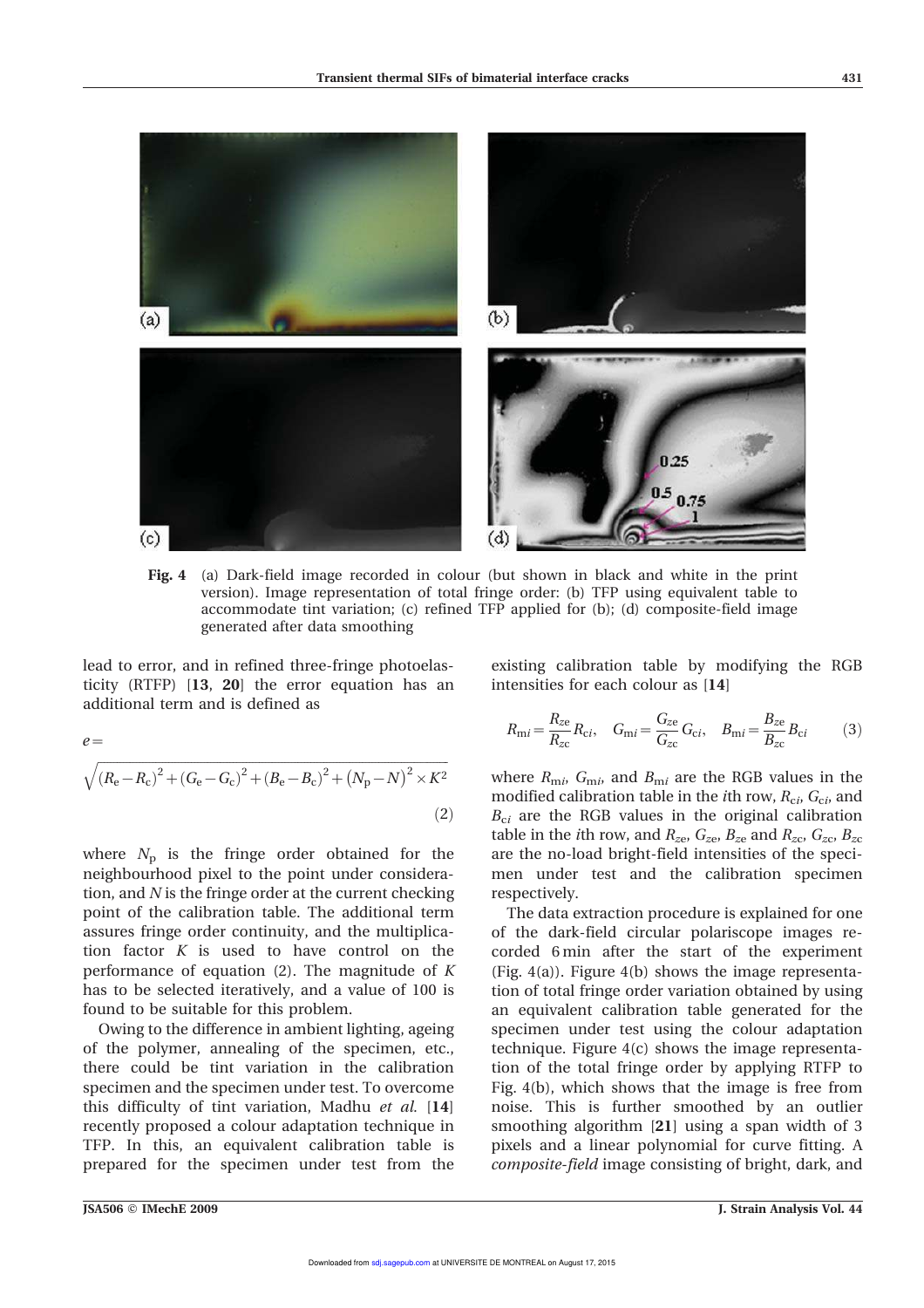mixed-field [17] fringes (fringes in steps of 0.25) is generated from the whole-field fringe order data for ease of data extraction for SIF studies.

## 2.5 SIF evaluation using the least-squares method

Ravichandran and Ramesh [17] have simplified the stress field equations of Deng [22] for use by experimentalists, and the Cartesian stress components of the stress field equation for the top halfplane of an interface crack tangential to a bimaterial joint (Fig. 5) loaded at the boundary are given as



Fig. 5 Schematic of the bimaterial interface crack

$$
\begin{cases}\n(\sigma_{xx})_1 \\
(\sigma_{yy})_1\n\end{cases} = \sum_{n=0,2,4}^{\infty} \frac{K_{ln}}{Q} r^{(n-1)/2} \begin{cases}\nS\{3\cos\left[\left(\frac{n-1}{2}\right)\theta - \sin \frac{r}{L}\right] - (n-1)\sin\theta \sin\left[\left(\frac{n-3}{2}\right)\theta - \sin \frac{r}{L}\right] \\
S\{-\sin\left[\left(\frac{n-1}{2}\right)\theta - \sin \frac{r}{L}\right] + (n-1)\sin\theta \cos\left[\left(\frac{n-3}{2}\right)\theta - \sin \frac{r}{L}\right] \\
+ 2\sin\theta \cos\left[\left(\frac{n-3}{2}\right)\theta - \sin \frac{r}{L}\right] - \frac{1}{3}\cos\left[\left(\frac{n-1}{2}\right)\theta + \sin \frac{r}{L}\right] \\
- 2\sin\theta \cos\left[\left(\frac{n-3}{2}\right)\theta - \sin \frac{r}{L}\right] + \frac{1}{3}\cos\left[\left(\frac{n-1}{2}\right)\theta + \sin \frac{r}{L}\right] \\
- 2\sin\theta \sin\left[\left(\frac{n-3}{2}\right)\theta - \sin \frac{r}{L}\right] + \frac{1}{3}\sin\left[\left(\frac{n-1}{2}\right)\theta + \sin \frac{r}{L}\right] \\
+ \sum_{n=1,3,5}^{\infty} \frac{K_{ln}}{R} r^{\frac{n-1}{2}} \begin{cases}\n4\cos\left(\frac{n-1}{2}\right)\theta - (n-1)\sin\theta \sin\left(\frac{n-3}{2}\right)\theta \\
(n-1)\sin\theta \sin\left(\frac{n-3}{2}\right)\theta \\
- 2\sin\left(\frac{n-1}{2}\right)\theta - (n-1)\sin\theta \cos\left(\frac{n-3}{2}\right)\theta\n\end{cases} \\
+ \sum_{n=0,2,4}^{\infty} \frac{K_{ln}}{Q} r^{\frac{n-1}{2}} \begin{cases}\nS\{3\sin\left[\left(\frac{n-1}{2}\right)\theta - \sin \frac{r}{L}\right] + (n-1)\sin\theta \cos\left[\left(\frac{n-3}{2}\right)\theta - \sin \frac{r}{L}\right] \\
S\{\cos\left[\left(\frac{n-1}{2}\right)\theta - \sin \frac{r}{L}\right] - (n-1)\sin\theta \cos\left[\left(\frac{n-3}{2}\right)\theta -
$$

where

$$
Q = 2\sqrt{2\pi}\cosh \pi \varepsilon, \quad R = \sqrt{2\pi} (1+w),
$$
  
\n
$$
S = e^{-\varepsilon(\pi - \theta)}, \quad \varepsilon = \frac{1}{2\pi} \ln \frac{G_2 \kappa_1 + G_1}{G_1 \kappa_2 + G_2},
$$
  
\n
$$
w = \frac{(1+\kappa_1)G_2}{(1+\kappa_2)G_1}, \quad \kappa_i = \frac{3-v_i}{1+v_i}, \quad i = 1, 2
$$

 $K_{\text{In}}$  and  $K_{\text{In}}$  are the stress field parameters,  $\varepsilon$  is the bimaterial constant, L is the characteristic length, and  $G_i$  and  $v_i$  are respectively the shear moduli and the Poisson's ratios of the two materials  $(i = 1,2)$ .

The least-squares method described in reference [17] is used to evaluate iteratively the multiparameters governing the stress field. Although data can be collected anywhere from the fringe field, for easy convergence it has been proposed [17] that the fringe order and the corresponding positional coordinates need to be collected such that, when plotted, they capture the basic geometric features of the fringe field. As data need to be collected for each time step, manual data collection along the thinned fringe skeletons would not only be erroneous but

(4)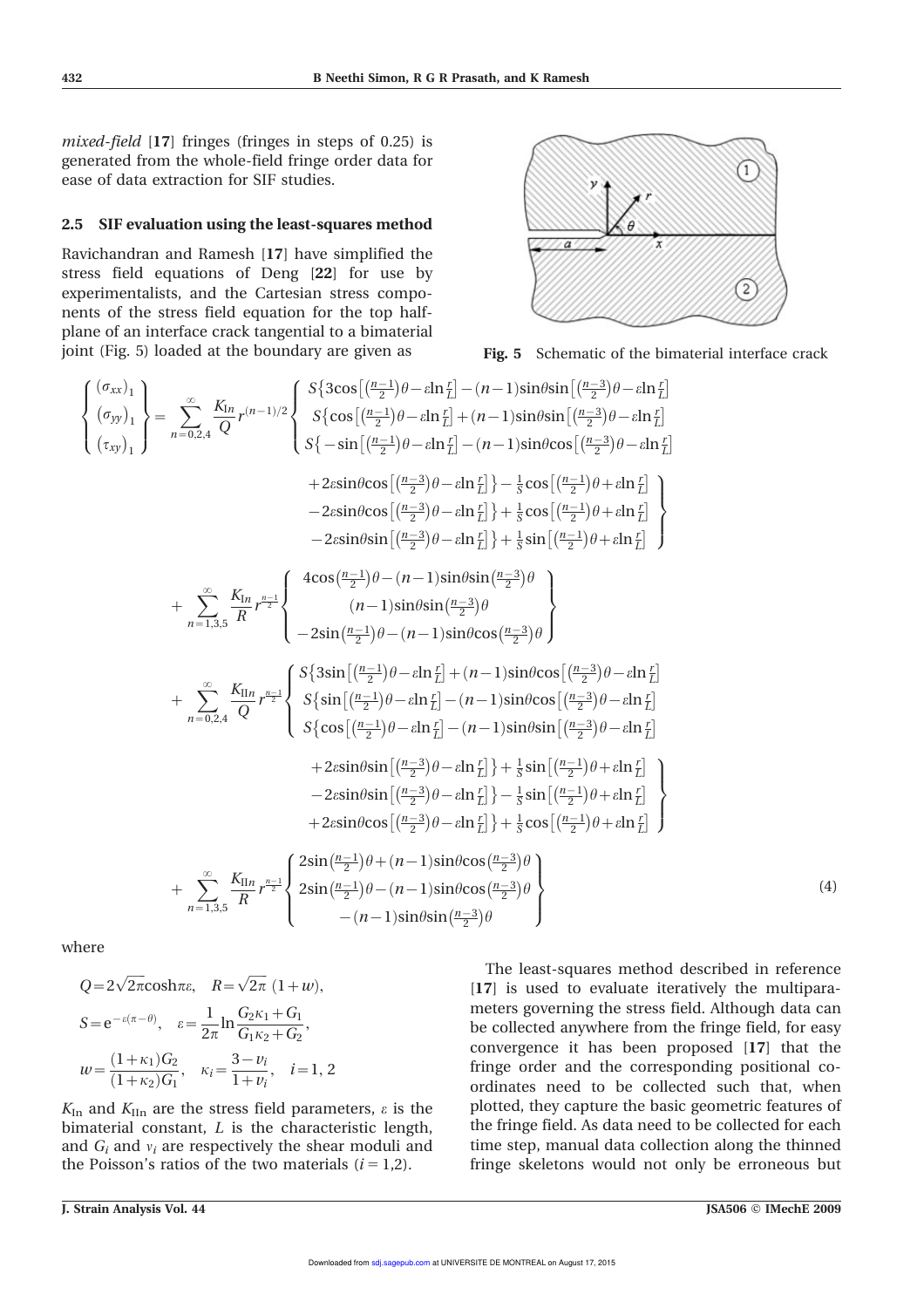| Stress field parameters                          | Two-term | Three-term | Four-term | Five-term | Six-term |  |
|--------------------------------------------------|----------|------------|-----------|-----------|----------|--|
| $K_I$ (MPa <sub><math>\langle</math></sub> m)    | 0.091    | 0.072      | 0.069     | 0.069     | 0.069    |  |
| $K_{II}$ (MPa <sub><math>\langle</math></sub> m) | 0.054    | 0.042      | 0.042     | 0.040     | 0.036    |  |
| $K_{I0}$ (MPa mm <sup>1/2</sup> )                | 2.880    | 2.278      | 2.169     | 2.167     | 2.167    |  |
| $K_{I1}$ (MPa)                                   | 0.069    | $-7.653$   | $-7.662$  | $-6.164$  | $-2.909$ |  |
| $K_{I2}$ (MPa mm <sup>-1/2</sup> )               |          | 0.470      | 0.492     | 0.879     | 1.925    |  |
| $K_{13}$ (MPa mm <sup>-1</sup> )                 |          |            | $-0.504$  | $-0.368$  | $-0.605$ |  |
| $K_{I4}$ (MPa mm <sup>-3/2</sup> )               |          |            |           | $-0.029$  | $-0.285$ |  |
| $K_{15}$ (MPa mm <sup>-2</sup> )                 |          |            |           |           | 0.334    |  |
| $K_{II0}$ (MPa mm <sup>1/2</sup> )               | 1.693    | 1.329      | 1.329     | 1.265     | 1.138    |  |
| $K_{II1}$ (MPa)                                  | 0.000    | 0.000      | 0.000     | 0.000     | 0.000    |  |
| $K_{II2}$ (MPa mm <sup>-1/2</sup> )              |          | 0.107      | $-0.056$  | $-0.045$  | 0.042    |  |
| $K_{II3}$ (MPa mm <sup>-1</sup> )                |          |            | 1.857     | 0.241     | $-9.943$ |  |
| $K_{II4}$ (MPa mm <sup>-3/2</sup> )              |          |            |           | 0.004     | 0.066    |  |
| $K_{II5}$ (MPa mm <sup>-2</sup> )                |          |            |           |           | 0.238    |  |
| Convergence error                                | 0.069    | 0.062      | 0.036     | 0.036     | 0.021    |  |

Table 2 Summary of stress field parameters evaluated from field data

tedious as well. Hence, automated data collection [23] is implemented. In this, the *composite-field* image is scanned at intervals of  $1^{\circ}$ , and only those points that are closer  $(N \pm 0.02)$  to fringe orders of 0.25, 0.5, 0.75, and so on, that lie in the range  $0.05 \le r/a \le 0.65$ , are selected for SIF evaluation. The automated data collection software has an interactive module to remove outliers. The zone for SIF evaluation is problem dependent and varies slightly from one time step to another.

For the sake of illustration, the fringe field recorded in Fig. 4 is used. The fringe orders and positional coordinates of about 336 data points are selected automatically in the range  $0.06 < r/a < 0.59$ , which are used for SIF evaluation using the leastsquares method. As the number of parameters involved in characterizing the stress field are not known a priori, the iteration is started with two parameters each of the  $K_I$  and  $K_{II}$  series. The iteration is stopped using the fringe order error minimization criteria [17]. Using the solution of the parameters thus obtained as starting values, the number of parameters in each series needs to be iteratively increased until the convergence error obtained is of the order of 0.05 or less [17]. The reconstructed composite fringe field images (having a fringe order of 0, 0.25, 0.5, 0.75, etc.), with data points echoed for the two-term, three-term, fourterm, five-term, and six-term solutions, are given in Figs 6(a) to (e) respectively. The stress field parameters are summarized in Table 2. Although for the present problem the four-parameter solution (Fig. 6(c)) itself satisfies the convergence criteria, it is seen that the six-parameter solution (Fig.  $6(e)$ ) matches the fringe field very well. From the sixparameter solution, the values of  $K_I$  and  $K_{II}$  are 0.064 and 0.036 MPa  $\sqrt{m}$  respectively; thereafter, they drop gradually as steady state is reached because the magnitude of stresses along the bond decreases owing to the reduced temperature gradient at the interface.

From the recorded dark-field isochromatics for every time step, the total fringe order variation is obtained using RTFP, and the SIFs are evaluated from the data collected. Note that the crack tip location remains unchanged for every time step. The variations in the SIFs with time are plotted as a graph in Fig. 7, which clearly indicates that the opening mode is dominant. The peaks in  $K_I$  and  $K_{II}$ occur after about 7 min and 2 min 45 s respectively.

# 2.6 Effect of increase in the edge heating temperature

It was of interest to study the effect of increasing the temperature of the hot plate on the transient thermal stresses and SIFs. One general observation was that, when the temperature of the hot plate was increased, the crack propagated. A temperature of  $60^{\circ}$ C was selected to capture this behaviour because random temperature checks had confirmed that, at this hot-plate temperature, the temperature of the PSM-1 portion was well within  $55^{\circ}$ C, which is the maximum temperature recommended by Miskioglu et al. [18]. The transient dark-field isochromatics is recorded at 15 s intervals using a 3CCD camera, as described earlier. The dark-field isochromatics recorded for a few time steps is shown in Fig. 8.

From the experimental dark-field isochromatics, the total fringe order variation for each time step is obtained for the whole field, as described earlier. The variation in fringe order for a line AB at 2 mm from the interface is plotted as a graph for a few time steps for both edge heating temperatures (Fig. 9). When the temperatures of the bottom face of aluminium are kept at 50 and  $60^{\circ}$ C, the peak in fringe order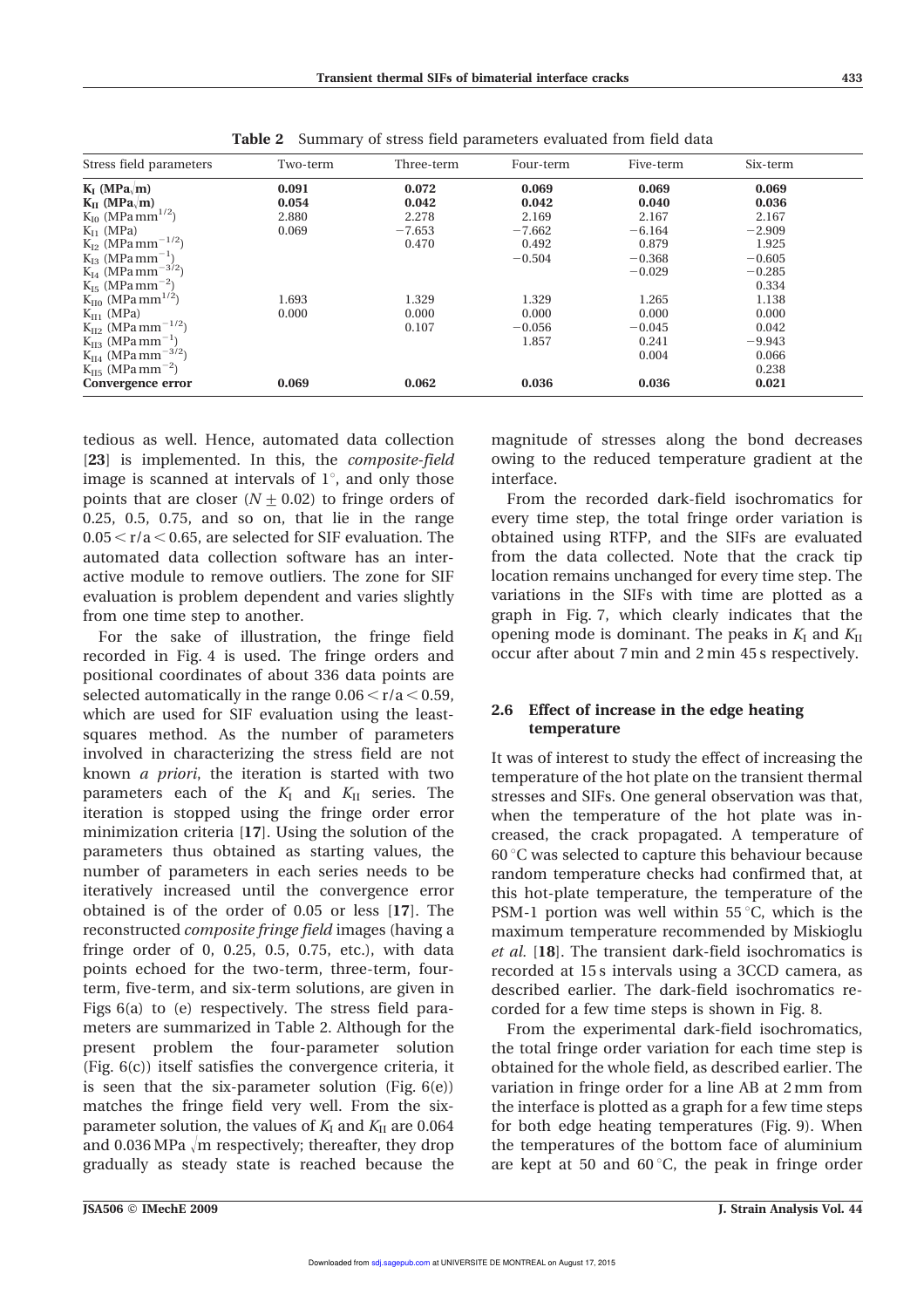

Fig. 6 Composite-field image reconstructed from stress field parameters evaluated using the least-squares method with data points echoed

value near the crack tip starts to drop after 6 min (Fig. 9(a)) and 4 min (Fig. 9(b)) respectively. At 50  $^{\circ}$ C, the locations of the peaks for various time steps remain constant (Fig. 9(c)), but for the 60  $^{\circ}$ C case the peaks shift to the right steadily after 4 min (Fig. 9(d)), indicating that the crack has begun to propagate. In



Fig. 7 Graph showing the variation in SIFs for a bimaterial specimen with time when the bottom face of the aluminium is maintained at  $50^{\circ}$ C

the 12 min after the start of the experiment for the  $60^{\circ}$ C case, the crack was found to propagate by 1.5 mm.

### 2.7 SIF evaluation for a propagating crack

The SIFs are evaluated using the fringe order data obtained from RTFP and positional coordinates with respect to the crack tip for each time step. Up to about 4 min 15 s, the crack tip location remains constant. Thereafter, for each time step, the location of the crack tip is determined from a zoomed experimental image by trial and error (Fig. 10), and the new crack tip origin is used for data collection. Transient SIFs are evaluated using the least-squares method, as described earlier, and their variation with time is plotted as a graph (Fig. 11). Based on the shifting crack tip data, the crack propagation with time is determined, and is also plotted as a graph in Fig. 11.

The peaks in  $K_I$  and  $K_{II}$  occur earlier than the 50 °C case, at 3 min 30 s and at 2 min respectively. It can be seen from the graph that  $K<sub>II</sub>$  drops gradually after 2 min owing to the reduced shear stresses generated between aluminium and PSM-1 as steady state is approached, as observed in the  $50^{\circ}$ C case. However, after 4 min 15 s, the SIFs (in particular  $K_{II}$ ) drop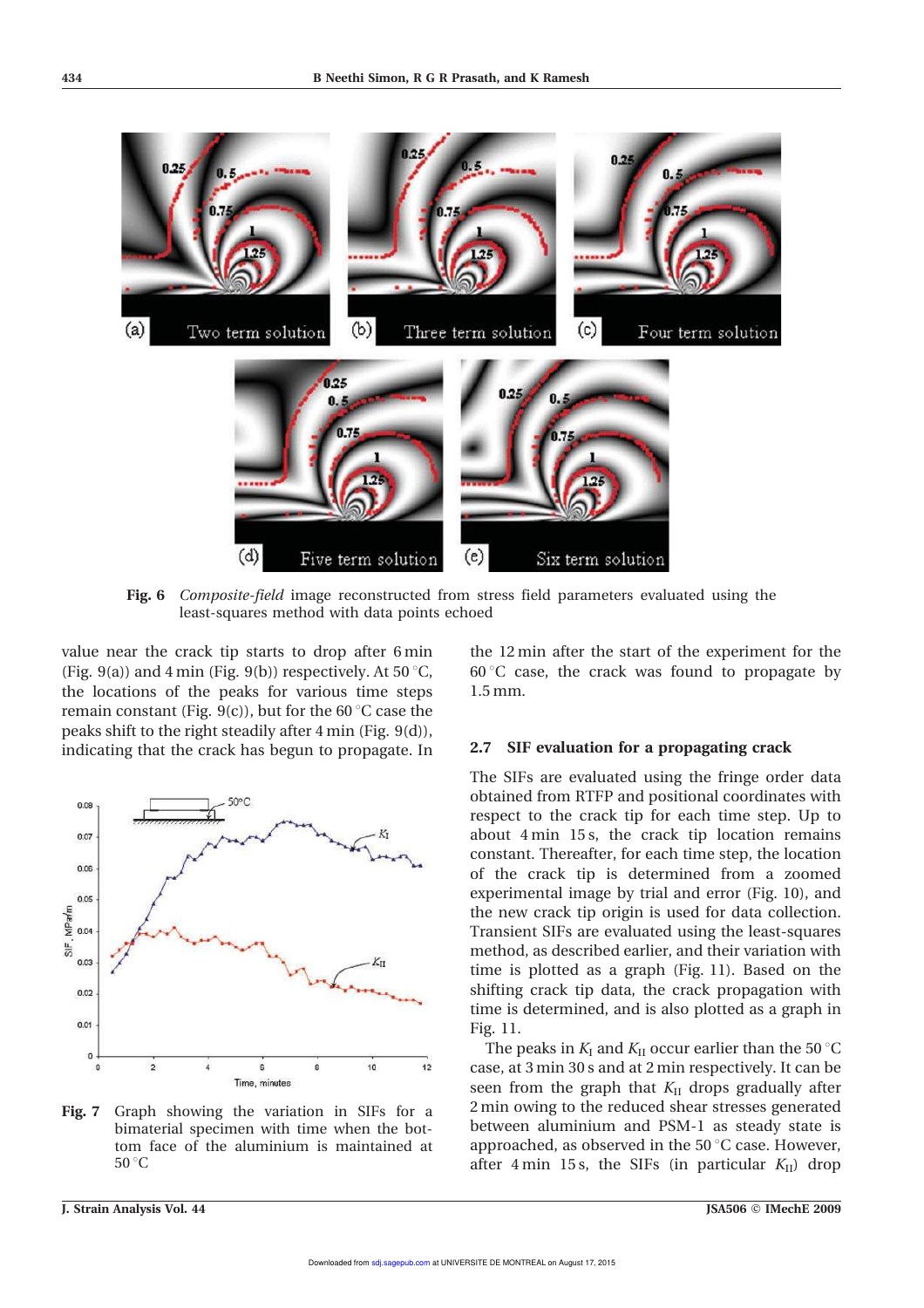

Fig. 8 Transient dark-field isochromatics recorded in colour (but appearing in black and white in the print version) for an aluminium–PSM-1 bimaterial specimen kept on a hot plate at 60 °C for the rectangular tile shown in Fig. 3(a)

rapidly. This sudden drop is different, and from the crack propagation curve it is clear that the crack begins to propagate at this point. The graph shows that the crack propagation is not continuous but intermittent. For reinitiation of the crack (such as at 5 min 15 s), the SIFs have to change in order to force the crack to propagate. Eventually, the value of  $K<sub>II</sub>$ decreases to very near zero.

# 3 DISCUSSION ON RESULTS

A comparison of the peak values of SIFs for the two different temperature conditions showed that the peak occurs much earlier when the aluminium edge is at 60 °C than when it is at 50 °C (Table 3). In edge heating of the bimaterial specimen, the opening mode is found to be dominant. From a recent study on transient thermal stresses in the same aluminium–PSM-1 specimen subjected to whole-field convection cooling (cooling by convection in still air from a slightly elevated bonding temperature) it was observed that only at steady state were the stresses maximum and  $K<sub>II</sub>$  dominant [10]. Although the modulus of the complex SIF,  $|K|$ , and  $K<sub>II</sub>$  were much higher, the crack did not propagate. However,  $K_I$  was lower than the present case. It can therefore be inferred that, for bimaterial specimens of this nature, the dominance of the opening mode causes the crack to propagate more easily.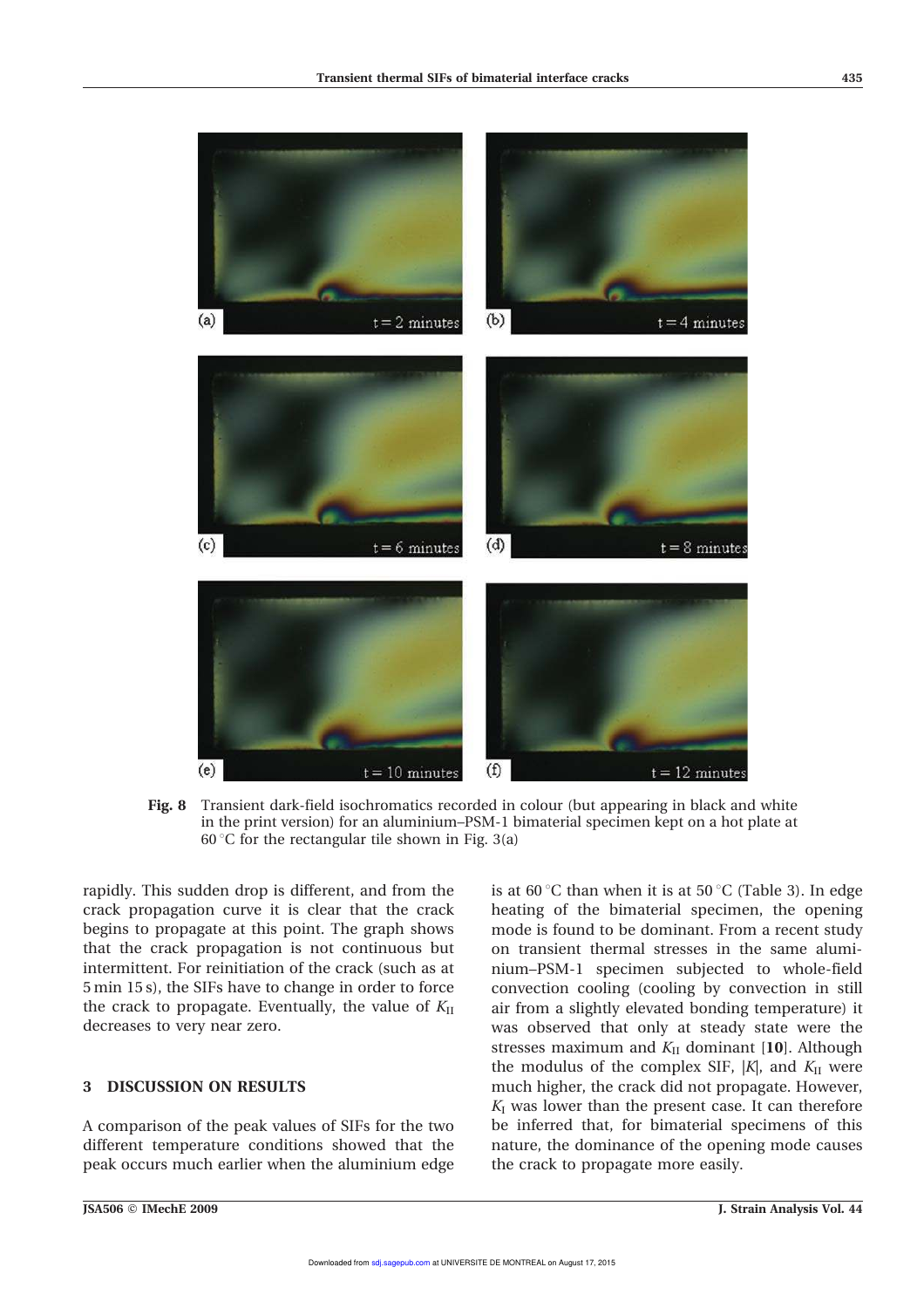

Fig. 9 Fringe order variation along line AB for a few time steps when the bottom face of the aluminium is kept at (a)  $50^{\circ}$ C and (b)  $60^{\circ}$ C. Zoomed portion of the tile shown in (c) Fig. 9(a) for 50 °C, showing that peaks lie on a line, and (d) Fig. 9(b) for 60 °C, showing that peaks shift to the right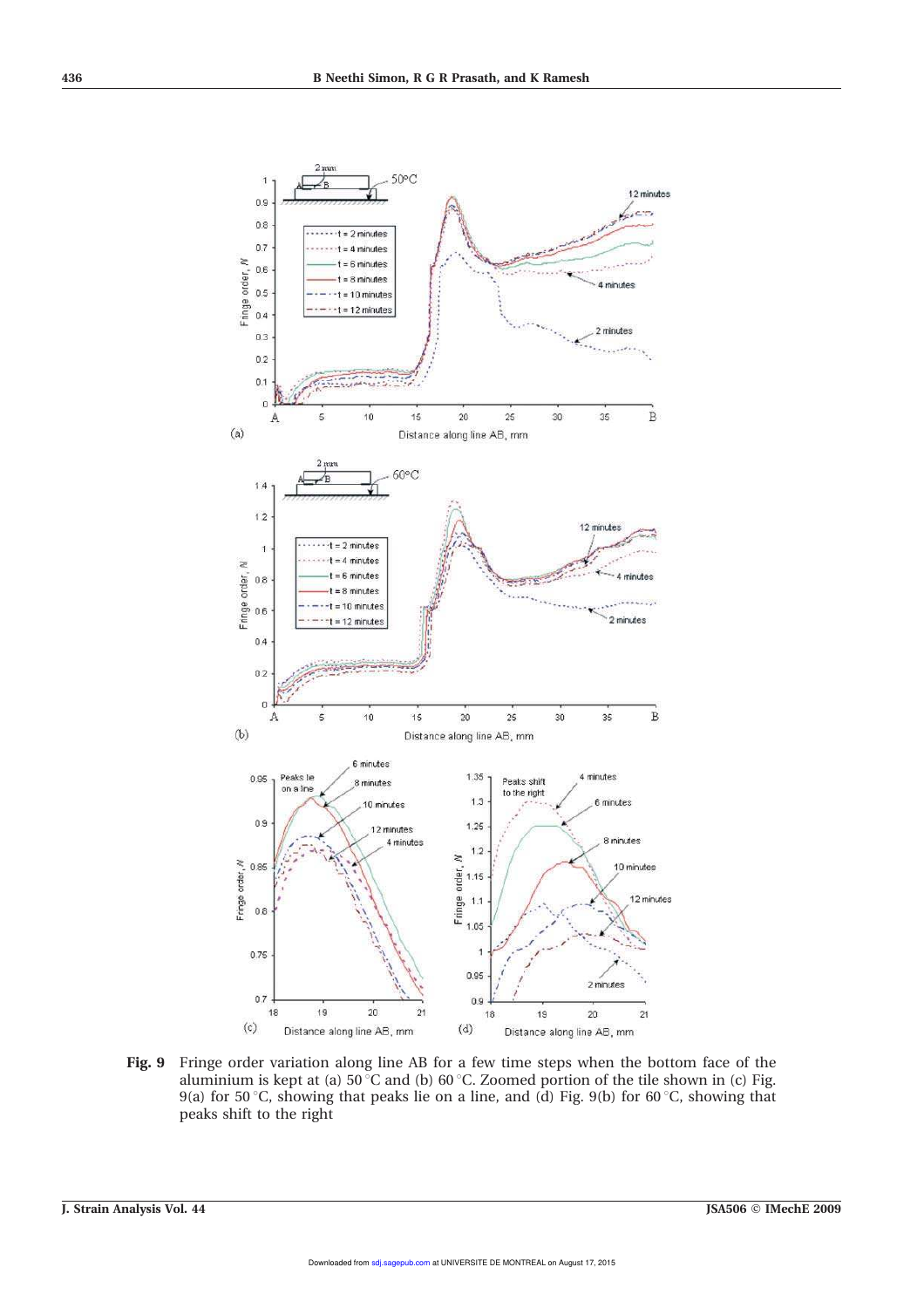|                                     | $K_I$ (MPa $\mathbf{m}$ ) | $K_{II}$ (MPa $\sqrt{m}$ ) | $ K $ (MPa $\sqrt{m}$ ) | Peak value of $ K $<br>occurring at |
|-------------------------------------|---------------------------|----------------------------|-------------------------|-------------------------------------|
| Edge heating at 50 $^{\circ}$ C     | 0.075                     | $0.03\,$                   | 0.081                   | $6 \text{ min } 45 \text{ s}$       |
| Edge heating at 60 $\degree$ C      | 0.101                     | 0.062                      | 0.119                   | $3 \text{ min } 30 \text{ s}$       |
| Whole-field convection cooling [10] | 0.084                     | 0.176                      | 0.195                   | Steady state                        |

Table 3 Comparison of peak SIF values for various thermal loads



Fig. 10 Zoomed dark-field crack-tip isochromatics for an aluminium–PSM-1 bimaterial specimen kept on a hot plate at  $60^{\circ}$ C (a) after 2 min and (b) after 12 min, showing the crack propagation. Reference markings on the specimen are indicated for easy visualization of crack propagation



Fig. 11 Graph showing the variation in SIFs for a bimaterial specimen and the crack propagation with time when the bottom face of the aluminium is maintained at  $60^{\circ}$ C

## 4 CONCLUSIONS

In the case of edge heating of bimaterial specimens, the SIFs peak to a high value before steady state and

the opening mode is dominant. The SIFs, in particular  $K<sub>II</sub>$ , are found to drop rapidly to very near zero once the crack starts to propagate. The SIF data and crack propagation behaviour recorded in Fig. 11 are valuable for verifying or developing a suitable fracture criterion for crack propagation for this class of problems. A bimaterial crack propagates faster when the opening mode is dominant, and hence, in the design engineering of bimaterial specimens, the mode mixity is to be considered, not just the energy release rate or the modulus of the complex SIF. RTFP with colour adaptation is best suited for the analysis of transient thermal problems because of its capability of single-shot data acquisition and its excellent accuracy.

#### **REFERENCES**

- 1 Wang, W.-C. and Hsu, J.-S. Re-examination on thermal stresses of bonded structures. J. Strain Analysis, 2004, 39(3), 261–270. DOI: 10.1243/ 030932404323042687.
- 2 Wang, W. C. and Lin, J. C. Photoelastic investigation of bimaterial interfacial stresses induced by thermal loading. Strain, 2003, 39, 143–148.
- 3 Wang, W. C. and Hsu, J. S. Investigation of analytical solutions for bonded structures by photomechanical methods. Strain, 2006, 42, 107–116.
- 4 Tsai, M. Y. and Morton, J. A stress analysis of a thermally loaded bimaterial interface: a localized hybrid analysis. Mechanics Mater., 1992, 13, 117–130.
- 5 Post, D., Wood, J. D., Han, B., Parks, V. J., and Gerstle Jr, F. P. Thermal stresses in a bimaterial joint: an experimental analysis. Trans. ASME, J. Appl. Mechanics, 1994, 61, 192–198.
- 6 Ileri, L. and Madenci, E. Crack initiation and growth in electronic packages. In Proceedings of 45th Electron. Comp. Technol. Conference, Las Vegas, Nevada, 1995, pp. 970–976.
- 7 Erdogan, F. Stress distribution in bonded dissimilar materials with cracks. Trans. ASME, J. Appl. Mechanics, 1965, 32, 403–410.
- 8 Brown, E. J. and Erdogan, F. Thermal stress in bonded materials containing cuts on the interface. Int. J. Fracture, 1968, 6, 517–529.
- 9 Neethi Simon, B. and Ramesh, K. Numerical and digital photoelastic assessment of bimaterial interfaces in electronic packages. CD Proceedings of ICTACEM, IIT, Kharaghpur, India, 2007.